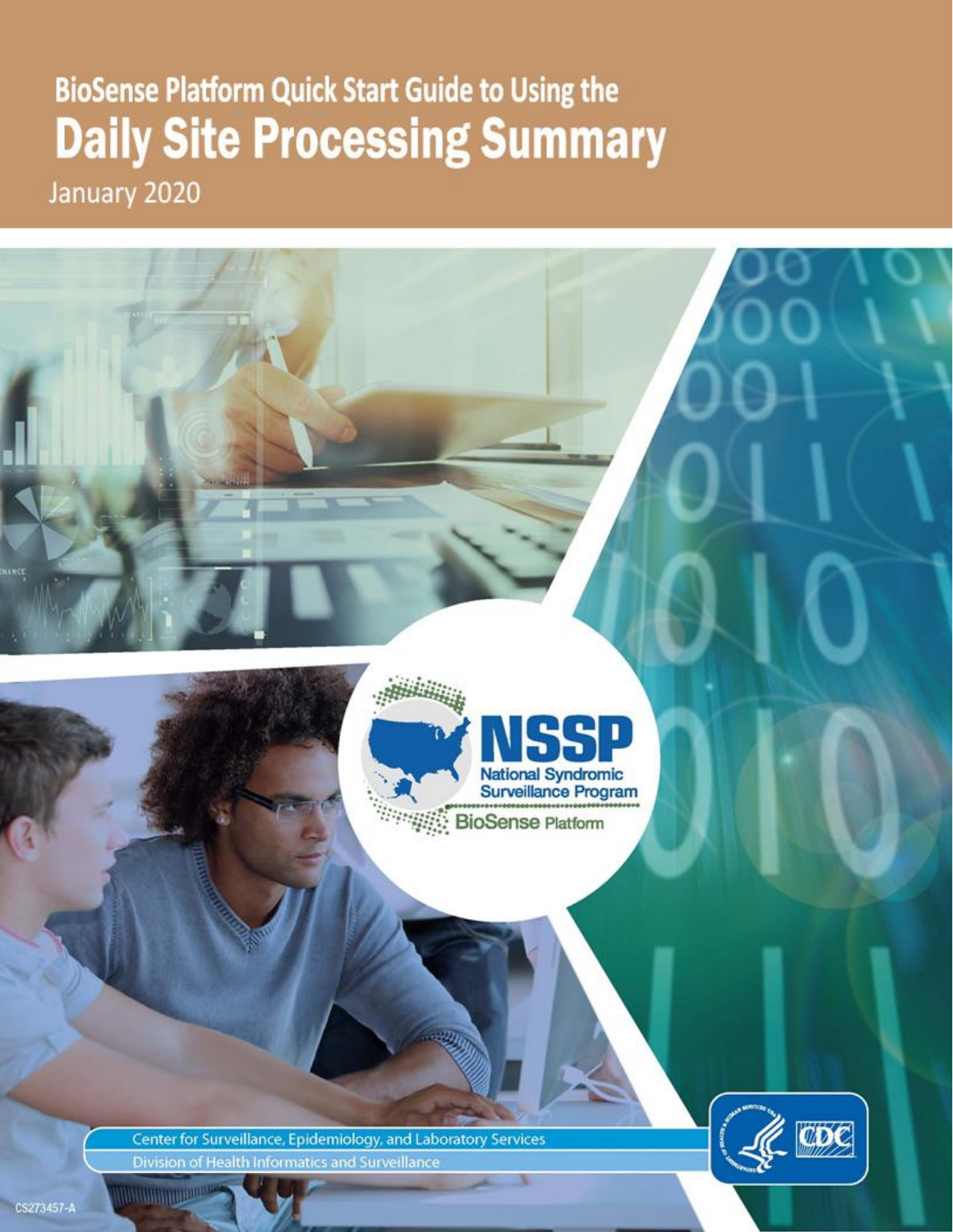## **Technical Assistance:** [support.syndromicsurveillance.org](https://support.syndromicsurveillance.org/)

The National Syndromic Surveillance Program (NSSP) promotes and advances development of the cloud based BioSense Platform, a secure integrated electronic health information system that hosts standardized analytic tools and facilitates collaborative processes. The BioSense Platform is a product of the Centers for Disease Control and Prevention (CDC).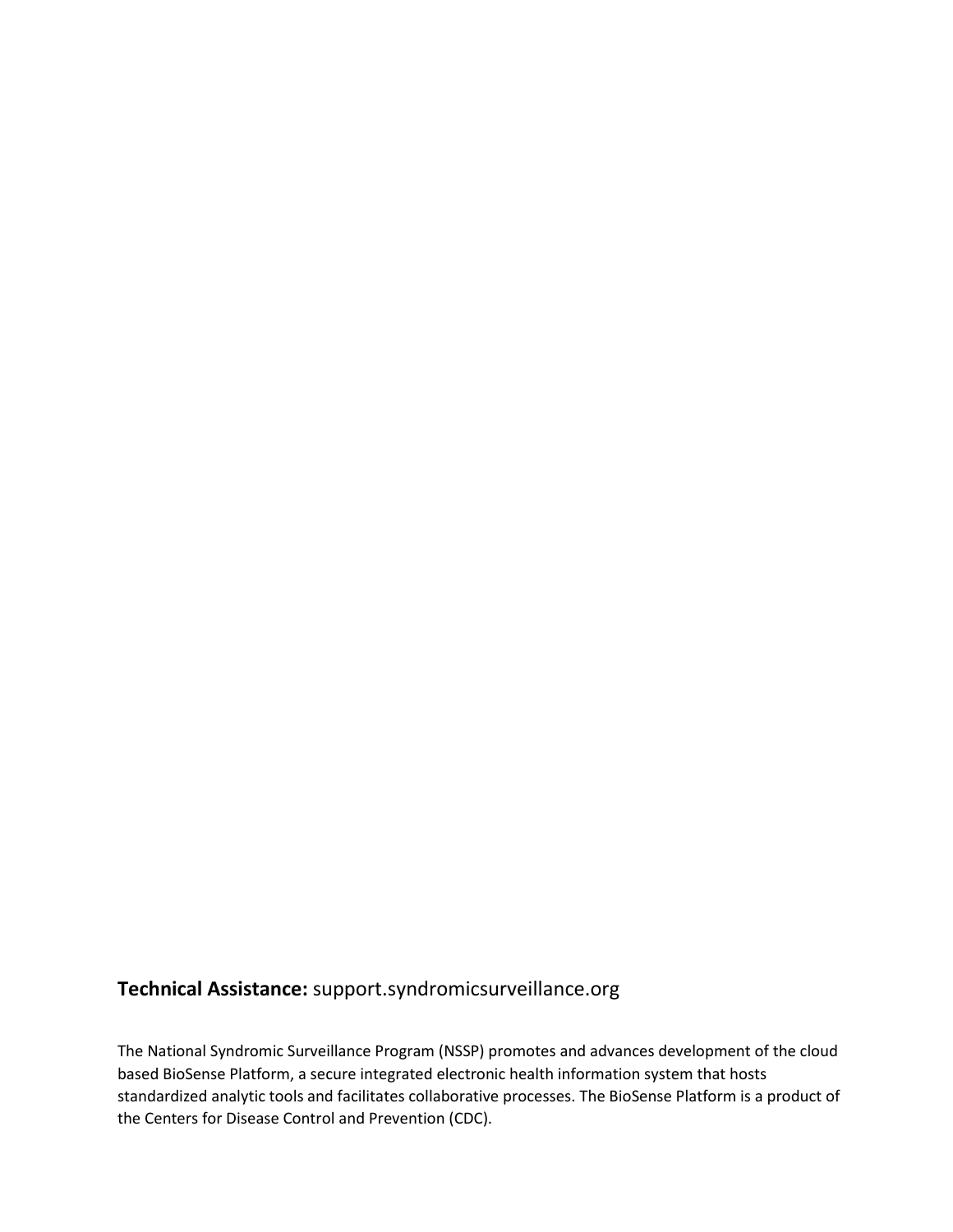*BioSense Platform Quick Start Guide to Using the Daily Site Processing Summary*

# **CONTENTS**

## **[Introduction, 1](#page-3-0)**

# **1 [Site Overview, 3](#page-4-0)**

- *[1.1 Daily Processing Summary,](#page-7-0)* 5
- *[1.2 Daily Filtered Records,](#page-7-1)* 5
- *[1.3 Daily Exceptions Records,](#page-8-0)* 6
- *[1.4 Daily Production Data Flow Backlog Metrics,](#page-9-0)* 7
- *[1.5 Weekly Summary of New Active Facilities,](#page-9-1)* 7
- *[1.6 Weekly Summary of Facilities Pending Activation,](#page-10-0)* 8

# **2 [Feed/Facility Alerts, 9](#page-11-0)**

- *2.1 Daily Facility Alerts—[Source: Processed Table,](#page-11-1)* 9
- *[2.2 Weekly Feed and Facility Visit Volume Anomalies,](#page-12-0)* 10
- *[2.3 Weekly Site Record Volume Anomalies,](#page-14-0)* 12

## **[Appendix: Summary Calculations Detail, 13](#page-15-0)**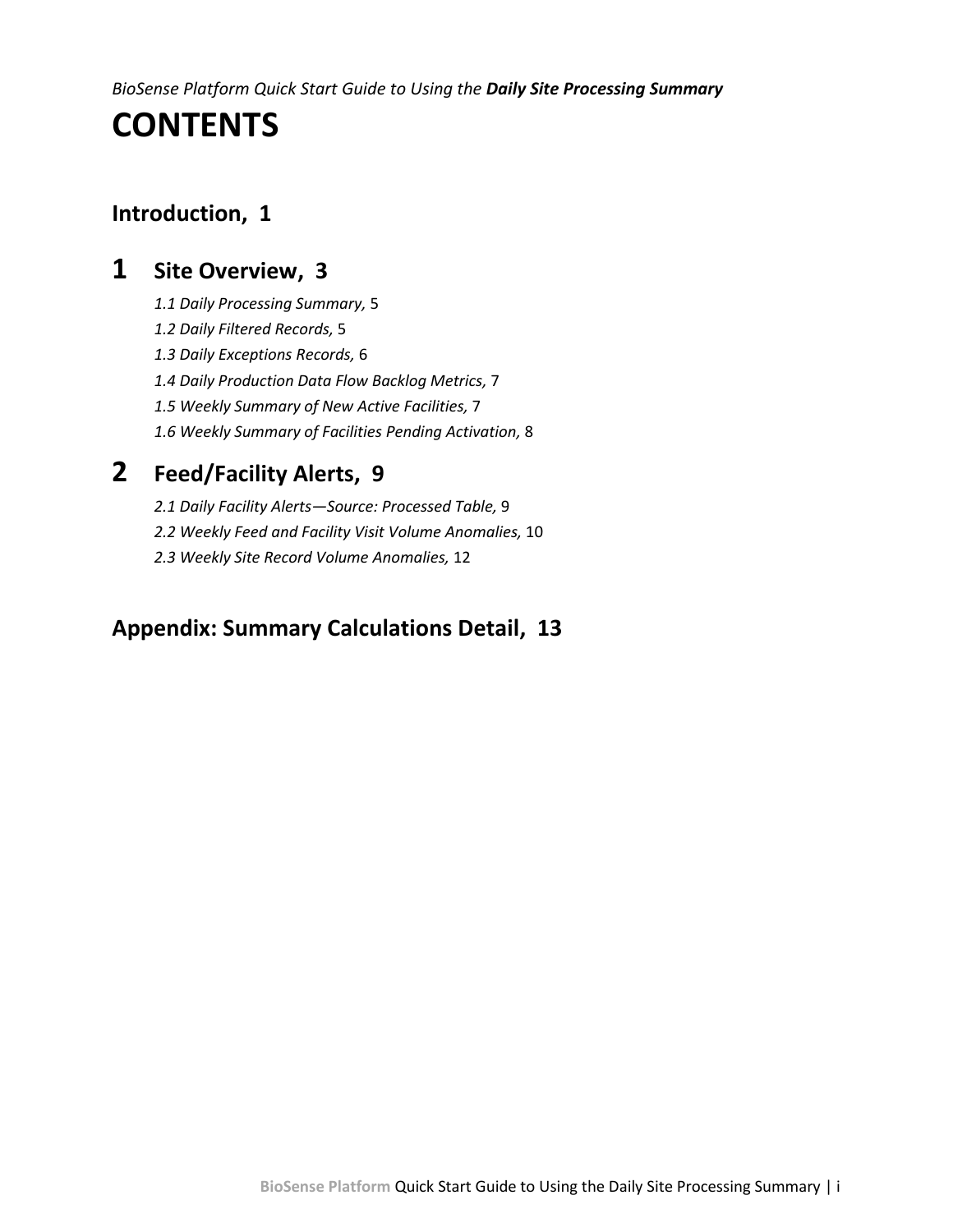# **Quick Start Guide to Using the Daily Site Processing Summary**

# <span id="page-3-0"></span>**Introduction**

The BioSense Platform's Daily Site Processing Summary is an email generated by the National Syndromic Surveillance Program (NSSP) to help site administrators identify potential data processing issues. Site administrators receive these emails by default, but they may opt out and designate others to receive this summary.

Each day, NSSP will collate data and email the Summary to site administrators (or designees). On Mondays, additional data is added (noted below) to summarize weekly facility status changes as well as visit and message volume anomalies.

Email content is generated from the results of underlying data evaluation procedures as described in the [appendix.](#page-15-0) Each component of the Summary email will include the date and time each section was generated and the date range, if applicable.

For additional help in assessing data quality, site administrators are encouraged to refer to the monthly Data Quality reports and Quarterly Executive Summary. To ask questions about potential data processing issues or recommend ways to improve this report, please submit a Service Desk ticket to [support.syndromicsurveillance.org.](https://support.syndromicsurveillance.org/)

#### **Changing who receives the Daily Site Processing Summary**

As site administrator, log in to the Access & Management Center (AMC).

Click the **Manage Users** tab, then click **View/Edit** button by the user you want to receive or stop receiving the Summary. Edit the user profile by checking or unchecking the **Data Quality and Processing Communications** checkbox. If the box is checked, the user will receive the Summary email.

Save the change.

For more guidance, refer to the *BioSense Platform Quick Start Guide to Using the Access & Management Center*, located in the [NSSP Technical Publications and Standards.](https://www.cdc.gov/nssp/technical-pubs-and-standards.html#QuickStart)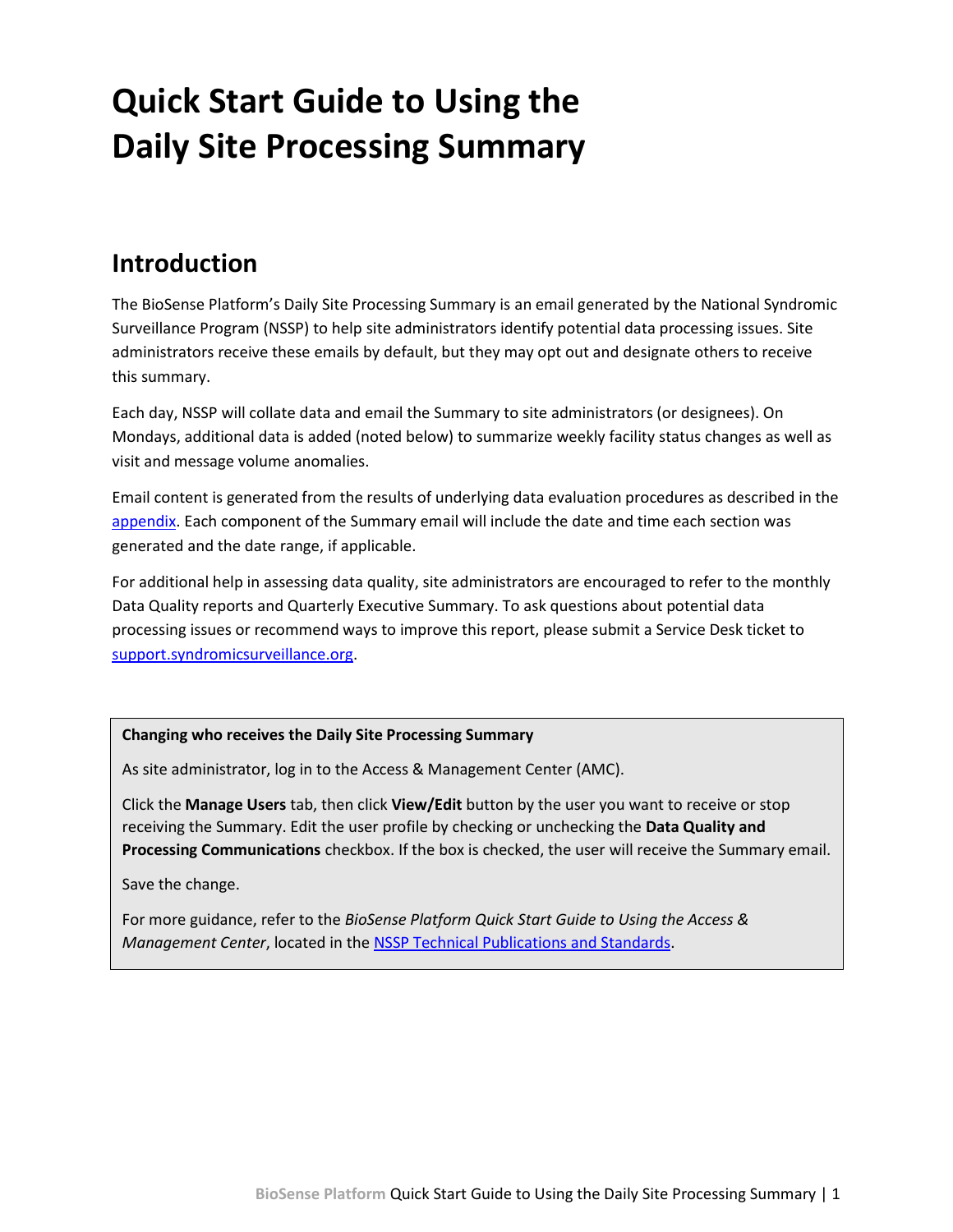The Daily Site Processing Summary (Figure 1) has two parts: (1) Site Overview, which contains sections that delve into how a site's data are processed, and (2) Feed/Facility Alerts. At the top of the Summary are convenient links to each section, formatted as shown here:

- 1. Site Overview
	- 1.1. Daily Processing Summary
	- 1.2. Daily Filtered Records
	- 1.3. Daily Exceptions Records
	- 1.4. Daily Production Data Flow Backlog Metrics
	- 1.5. Weekly Summary of New Active Facilities\*
	- 1.6. Weekly Summary of Facilities Pending Activation\*
- 2. Feed/Facility Alerts
	- 2.1. Daily Facility Alerts
	- 2.2. Weekly Feed and Facility Visit Volume Anomalies\*
	- 2.3. Weekly Feed and Facility Record Volume Anomalies\*
- <span id="page-4-0"></span>\* *Included in Monday report only.*

| <b>National Syndromic</b>                                        |                      |                                                                                                                                                                   |                                                    |
|------------------------------------------------------------------|----------------------|-------------------------------------------------------------------------------------------------------------------------------------------------------------------|----------------------------------------------------|
|                                                                  | Surveillance Program |                                                                                                                                                                   |                                                    |
| <b>BioSense Platform</b>                                         |                      |                                                                                                                                                                   |                                                    |
|                                                                  |                      | To: Access and Management Center (AMC) account holders where <dqprocessing_communications =<="" td=""><th></th></dqprocessing_communications>                     |                                                    |
| Y>, <status =="" active="">, <site =="" site=""></site></status> |                      |                                                                                                                                                                   |                                                    |
| BCC: nssp@cdc.gov                                                |                      | Subject: BioSense Platform - Daily Site Processing Summary for <site></site>                                                                                      |                                                    |
|                                                                  |                      | Information about your site's data processing is available below. This report was generated on <yyyy-< td=""><th></th></yyyy-<>                                   |                                                    |
|                                                                  |                      | MM-DD>. Each section shows the date range used. For additional information about the calculations                                                                 |                                                    |
|                                                                  |                      | behind the report or questions about report content, please submit an Onboarding ticket through the<br>Service Desk at https://support.syndromicsurveillance.org. |                                                    |
| Click the links to navigate to each section:                     |                      |                                                                                                                                                                   |                                                    |
| 1. Site Overview                                                 |                      |                                                                                                                                                                   |                                                    |
| 1.1. Daily Processing Summary                                    |                      |                                                                                                                                                                   |                                                    |
| 1.2. Daily Filtered Records                                      |                      |                                                                                                                                                                   |                                                    |
| 1.3. Daily Exceptions Records                                    |                      | 1.4. Daily Production Data Flow Backlog Metrics                                                                                                                   |                                                    |
|                                                                  |                      | 1.5. Weekly Summary of New Active Facilities. <sup>*</sup>                                                                                                        |                                                    |
|                                                                  |                      | 1.6. Weekly Summary of Facilities Pending Activation*                                                                                                             |                                                    |
| 2. Feed/Facility Alerts                                          |                      |                                                                                                                                                                   |                                                    |
| 2.1. Daily Facility Alerts                                       |                      |                                                                                                                                                                   |                                                    |
|                                                                  |                      | 2.2. Weekly Feed and Facility Visit Volume Anomalies*<br>2.3. Weekly Site Record Volume Anomalies*                                                                |                                                    |
|                                                                  |                      |                                                                                                                                                                   |                                                    |
| *Included in Monday report only.                                 |                      |                                                                                                                                                                   |                                                    |
|                                                                  |                      |                                                                                                                                                                   |                                                    |
| 1 Site Overview                                                  |                      |                                                                                                                                                                   |                                                    |
| 1.1 Daily Processing Summary                                     |                      |                                                                                                                                                                   |                                                    |
| Processed Messages<br>Number and Percent (%)                     |                      | Messages Sent to Exceptions<br>Number and Percent (%)                                                                                                             | <b>Filtered Messages</b><br>Number and Percent (%) |
| # (%)                                                            |                      | # (%)                                                                                                                                                             | # (% )                                             |
| UTC> and <yyyy-mm-dd> <hh:mm:ss utc="">.</hh:mm:ss></yyyy-mm-dd> |                      | The table summarizes information for data that arrived on the platform between <yyyy-mm-dd> <hh:mm:ss< td=""><th></th></hh:mm:ss<></yyyy-mm-dd>                   |                                                    |
| <b>Back to top</b>                                               |                      |                                                                                                                                                                   |                                                    |
|                                                                  |                      |                                                                                                                                                                   |                                                    |
| 1.2 Daily Filtered Records                                       |                      |                                                                                                                                                                   |                                                    |
| Filter Reason                                                    |                      | Percent and Number of Records                                                                                                                                     |                                                    |
| Filter reason number<br><b>Site Total</b>                        |                      | % (#)<br>$100\%$ (#)                                                                                                                                              |                                                    |

*Figure 1. Sample Daily Site Processing Summary including Weekly Summaries and Alerts*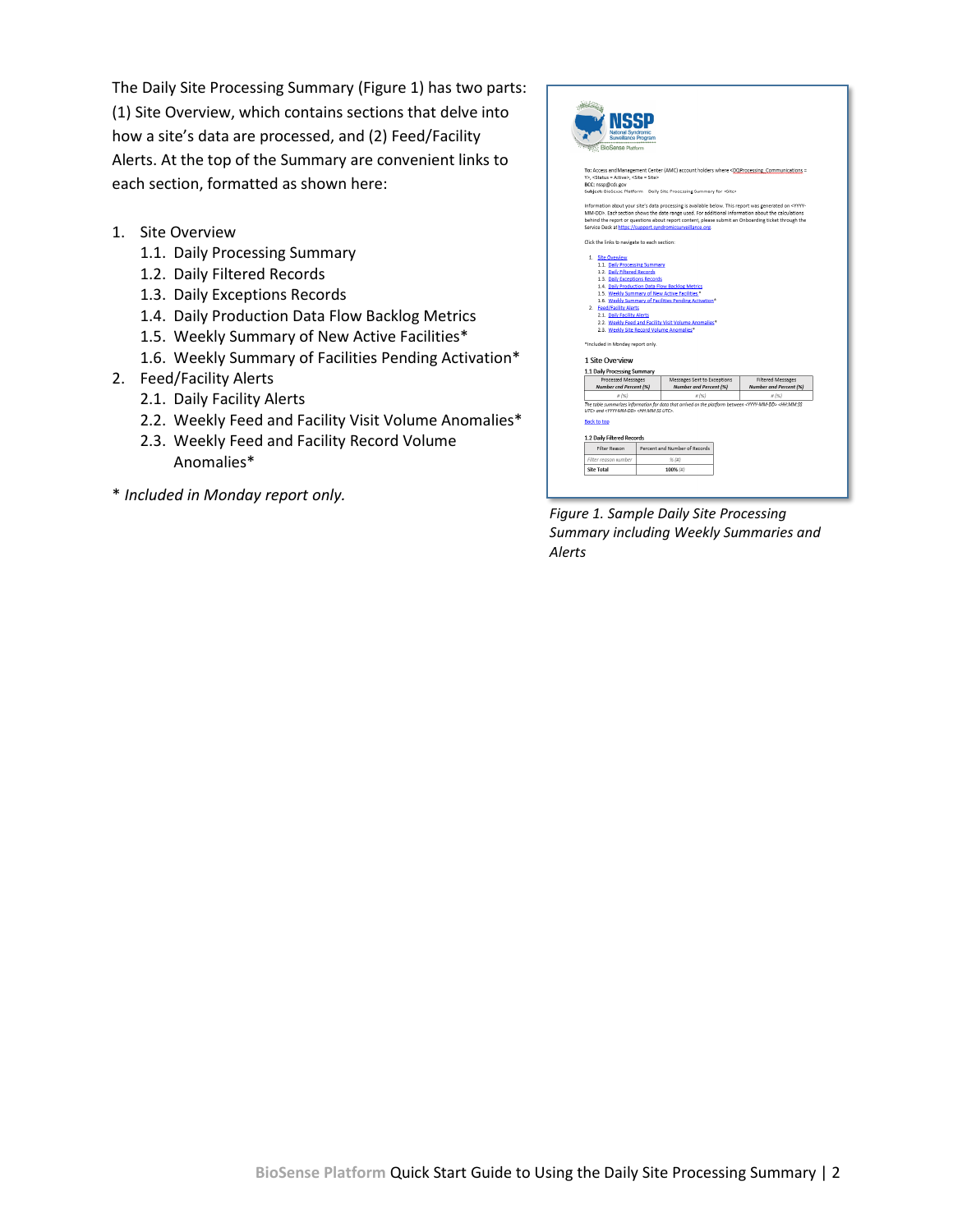# **1. Site Overview**

The Site Overview sections of the email describe how data are processed. As incoming messages are processed into the Raw table, the BioSense Platform checks the messages to make sure each contains the minimum information required to process data to the next level, which is the Processed table. If one or more checks fail, the message is flagged with a status of "filtered" and is not processed further. Below, you will find the Filter Reasons Flow Chart (Figure 2) and the Filter Reasons codes to help you identify why a message was filtered.

Filtered Messages are those that *do not* meet basic HL7 requirements. Here are the Codes and Reason Descriptions generated when a message is filtered:

- Code 1: No message date/time for HL7. In formats other than HL7, the field converting to message date/time would trigger the filter. (MSH.7 is present)
- **Code 2**: Message must be an 'ADT' message (Admit/Discharge/Transfer). (MSH.9.1 == 'ADT)'
- Code 3: No facility info for HL7. In formats other than HL7, the field converting to facility info would trigger the filter. (MSH.4.1 OR MSH.4.2 is present)



*Figure 2. Filter Reasons Flow Chart*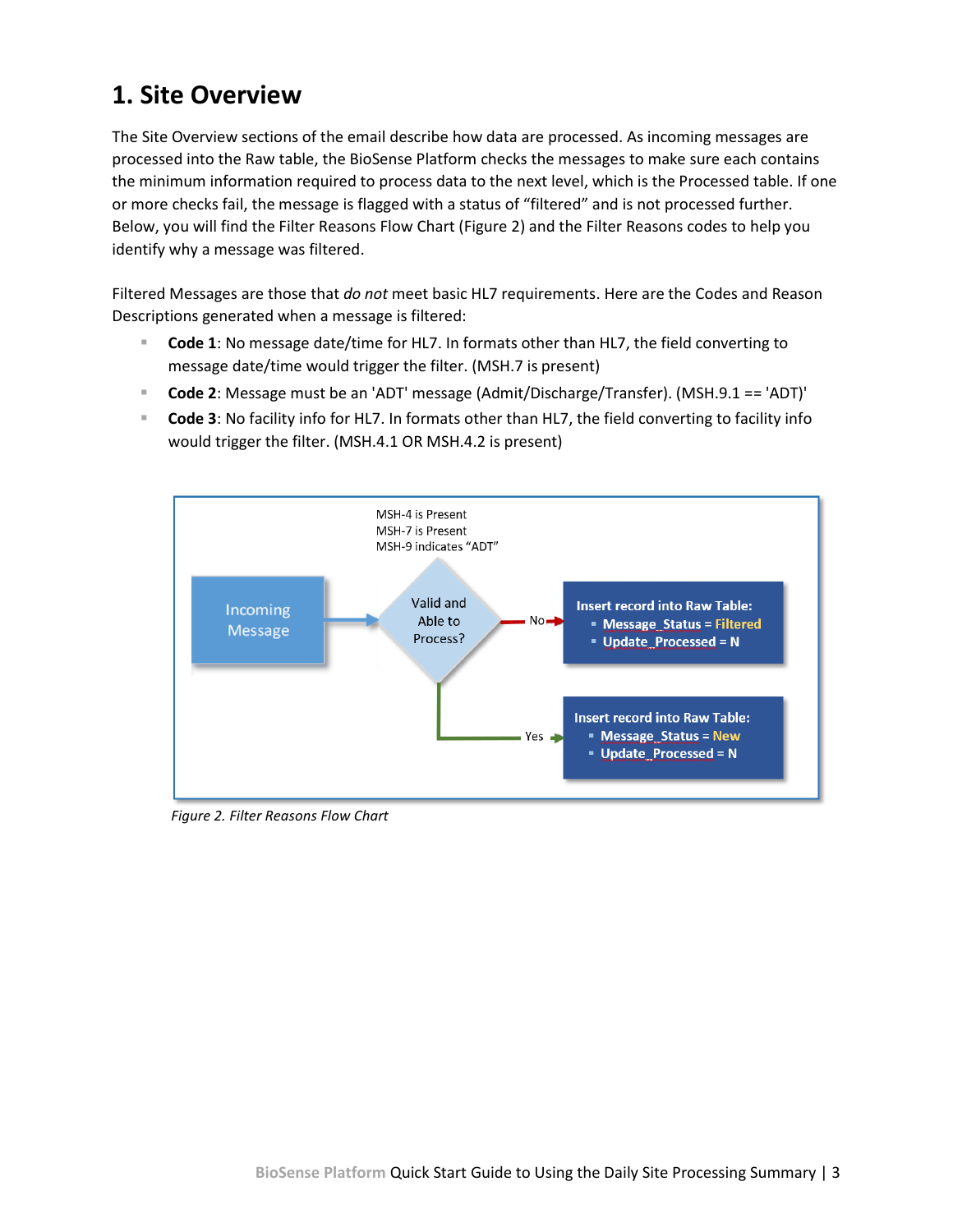As non-filtered data progress from Raw to Processed tables, the BioSense Platform performs additional checks to assess validity of the Facility Identifier, Patient Identifier, and Visit Date. Combined, these critical data elements form a unique BioSense Identifier. If one or more checks fail, the message is triaged to the Exceptions table and is not processed further. Below, you will find the Exceptions Reasons Flow Chart (Figure 3) and the Exceptions Reasons codes to help you identify why your message was exceptioned.

Exceptioned messages are directed to the site Exceptions table when one or more of the following conditions are met:

- **Code 1:** Message did not include valid C Unique Patient ID
- **Code 2:** Message did not include valid C\_Visit\_Date\_Time
- **Code 3:** Message did not include C\_Facility\_ID
- **Code 4:** C\_Facility\_ID was not found on the Operational Crosswalk
- **Code 5:** C\_Facility ID was not an active facility at time of message processing
- **Code 6:** Site ID is null
- **Code 7:** <Site> Raw tablename Parameter is null
- **Code 8:** Message ArrivedDatetime is null or invalid
- **Code 9:** Create Raw Date Time is null or invalid
- **Code 10:** Invalid Message ID
- **Code 11:** C Visit Date Time is set in the future
- **Code 12:** Invalid Site Raw tablename Parameter to Stored Procedure
- **Code 13: Missing MSH4\_Sending\_Facility**
- **Code 98:** Site-confirmed facility exclusion
- **Code 99:** PHIN MS Site confirmed facility exclusion (Legacy only)



*Figure 3. Exceptions Reason Flow Chart*

In Figure 3, you can see that two events occur if the raw message can be processed:

- The Raw Message Table is updated to show "Processing Status" equal 'Pass'; and
- The record is submitted for further testing to see if it meets the criteria for ingestion into ESSENCE.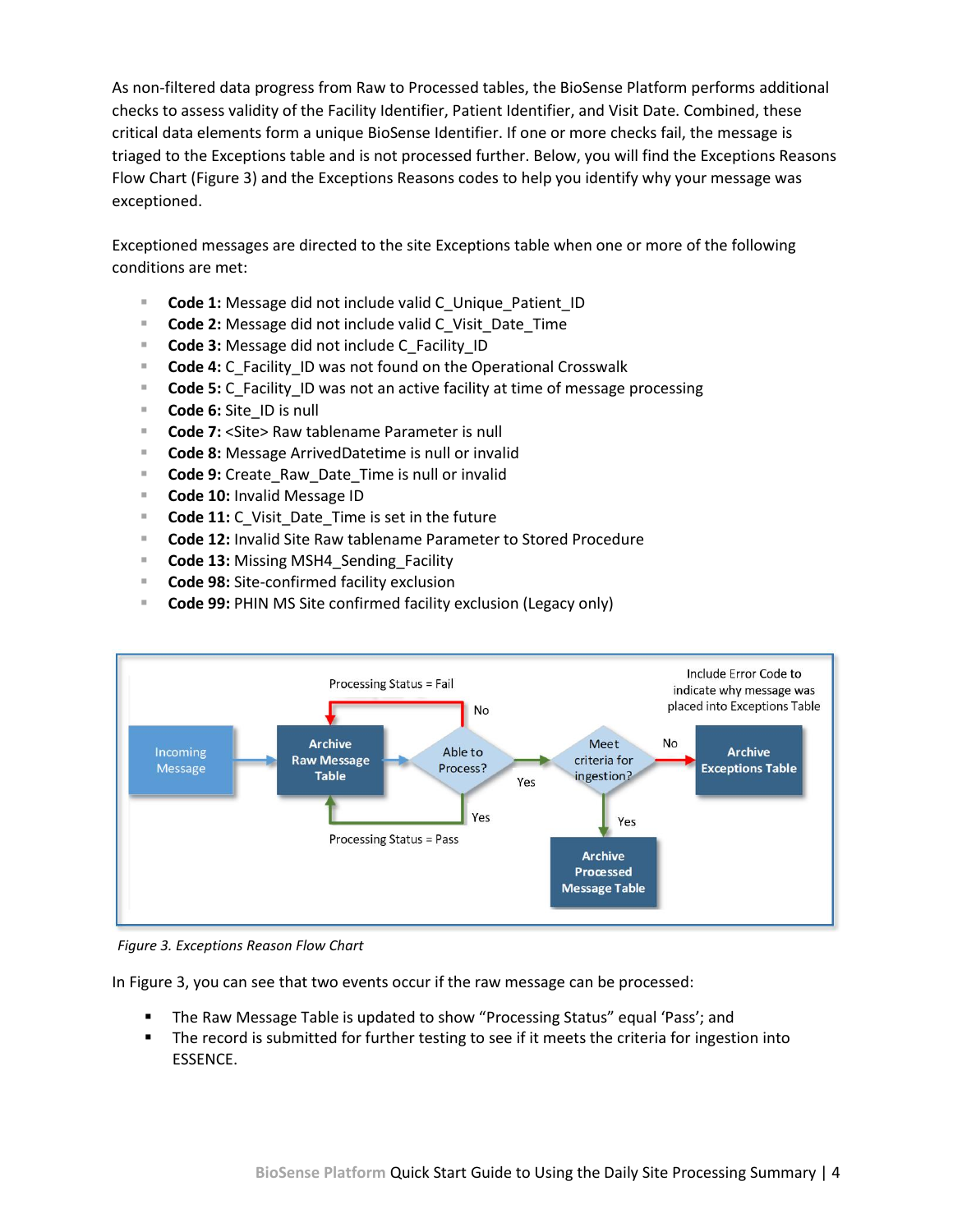### <span id="page-7-0"></span>*1.1 Daily Processing Summary*

This section provides an overview of your site's data processing, including the number and percent of processed, exceptioned, and filtered messages (Figure 4). The BioSense Platform calculates the percent of messages using the total number of messages successfully inserted into the Raw table for your site as the denominator. This section assesses messages with an arrived date time as specified in the table footnote.

| <b>Processed Messages</b>     | Messages Sent to Exceptions   | <b>Filtered Messages</b>      |
|-------------------------------|-------------------------------|-------------------------------|
| <b>Number and Percent (%)</b> | <b>Number and Percent (%)</b> | <b>Number and Percent (%)</b> |
| $\#$ (%)                      | $\#$ (%)                      | $\#$ (%)                      |

*The table summarizes information for data that arrived on the platform between <YYYY-MM-DD> <HH:MM:SS UTC> and <YYYY-MM-DD> <HH:MM:SS UTC>.*

*Figure 4. Daily Processing Summary*

Use the *Daily Processing Summary* to identify whether data arrive on the BioSense Platform as **expected and if there are high volumes of filtered or exceptioned messages.**

#### <span id="page-7-1"></span>*1.2 Daily Filtered Records*

This section shows percent and number of filtered messages for each specified filter reason (Figure 5). The percent is calculated as the number of messages filtered for a specified reason over the total number of filtered messages for your site during the date range specified in the table footnote.

| Filter Reason                                                                                                                          | Percent and Number of Records |  |
|----------------------------------------------------------------------------------------------------------------------------------------|-------------------------------|--|
| Filter reason description                                                                                                              | $\%$ (#)                      |  |
| <b>Site Total</b>                                                                                                                      | 100% $(\#)$                   |  |
| The table summarizes information for data that arrived on the platform between <yyyy-mm-dd> <hh:mm:ss< td=""></hh:mm:ss<></yyyy-mm-dd> |                               |  |

*The table summarizes information for data that arrived on the platform between <YYYY-MM-DD> <HH:MM:SS UTC> and <YYYY-MM-DD> <HH:MM:SS UTC>.*

*Figure 5. Daily Filtered Records*

Only the filter reasons triggered for your site will be provided in this table (e.g., if no messages are filtered for Filter Reason 1, a row for Filter Reason 1 will not appear). If no records were filtered, this table is not displayed. Instead, there will be a

1.2 Daily Filtered Records

There are no filtered records for XX on YYYY-MM-DD.

*Figure 6. Message if no records were filtered*

notice stating no records were filtered on this date (Figure 6).

You can use the following query to get additional information about your site's filtered messages:

SELECT Feed\_Name, Arrived\_Date, Filter\_Reason, Count(\*) AS Filtered\_Messages FROM [BioSense\_Platform].[dbo].[<Site>\_PR\_Raw] WHERE Arrived Date between '<YYYY-MM-DD>' and '<YYYY-MM-DD>' and Message\_Status='Filtered' GROUP BY Filter Reason, Feed Name, Arrived Date ORDER BY Feed\_Name, Arrived\_Date

►**Use the filtered messages query to identify which feeds sent data that is being filtered. Complete the query with your <Site> name and desired date range for analysis.**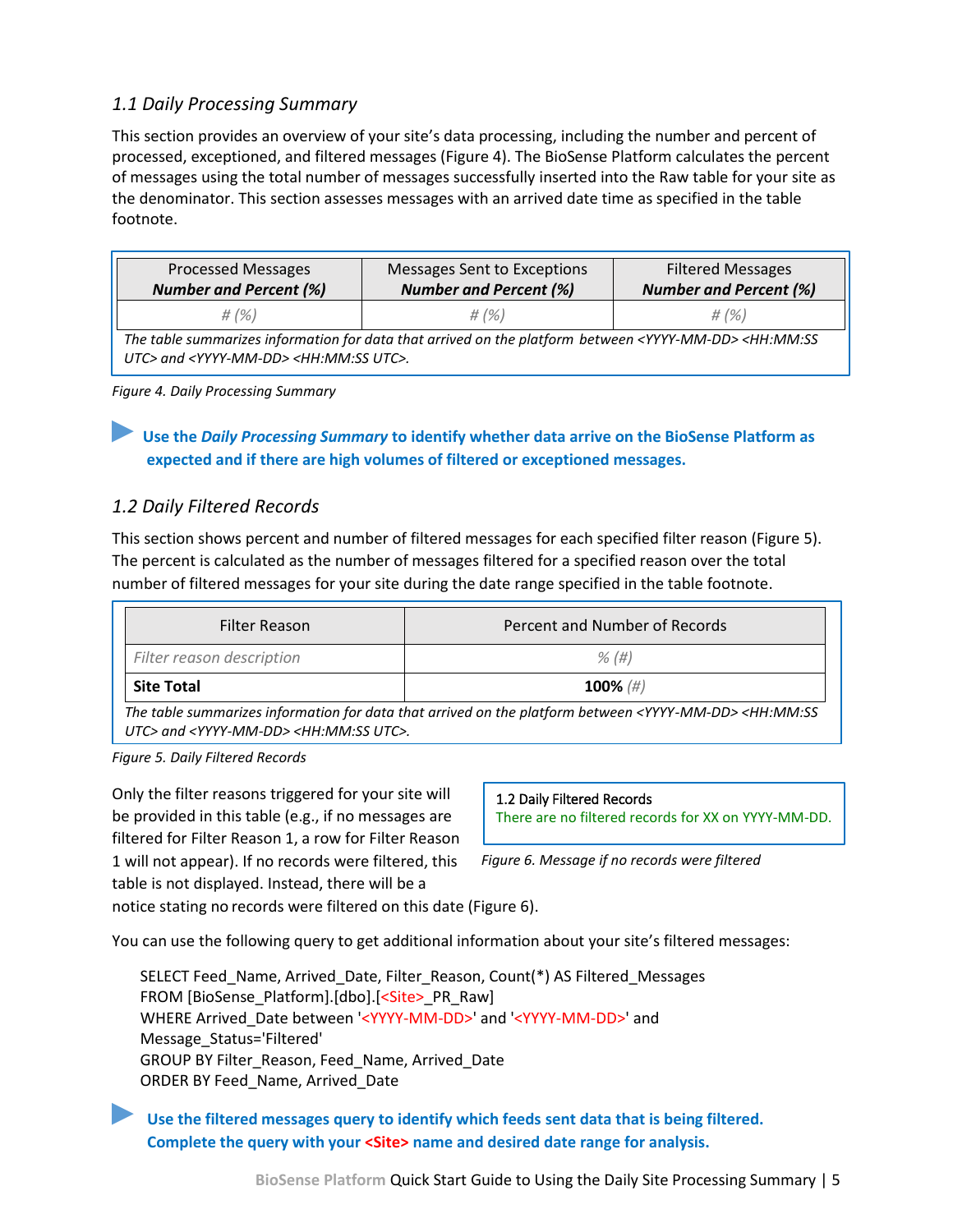## <span id="page-8-0"></span>*1.3 Daily Exceptions Records*

This section provides information on the type, percent, and number of exceptioned messages for your site and the number of contributing unique C\_Facility\_IDs. The percent is calculated by using the number of messages exceptioned for a specified reason over the total number of exceptioned messages for your site during the date range specified in the table footnote.

Only the exceptions reasons that your site triggers will be provided in this table (e.g., if no message has Exceptions Reason 1, no row will be shown for Exceptions Reason 1). If there are no exceptions records to report, the table is not displayed, and instead there will be a notice stating that there were no exceptioned records for your site on this date (see Figure 7).

The number of unique C\_Facility\_IDs associated with each exceptions reason indicates the scope of facilities affected. If the number of unique C\_Facility\_IDs is "N/A," this indicates that no C\_Facility\_ID information is available for a specified exceptions reason.

| <b>Exceptions Reason</b> | Percent and Number of Records<br>Number of Unique C_Facility_IDs |             |
|--------------------------|------------------------------------------------------------------|-------------|
| <b>Exceptions reason</b> | $\%$ (#)                                                         |             |
| description              |                                                                  |             |
| Site Total # and %       |                                                                  | 100% $(\#)$ |

*This table summarizes information for data that arrived on the BioSense Platform between <YYYY-MM-DD> <HH:MM:SS UTC> and <YYYY-MM-DD> <HH:MM:SS UTC>.* 

**Note:** Since a record may have more than one exceptions reason, this section's total count may be more than the Messages Sent to Exceptions count in Section 1.1.

*Figure 7. Daily Exceptions Records*

You can use the following query to get additional information on your site's exceptioned messages:

SELECT a.Feed Name, CAST(Arrived Date Time AS DATE) AS Arrived Date, a.C\_Biosense\_Facility\_ID, Facility\_Display\_Name, a.Sending\_Facility\_ID, Exceptions\_Reason\_Code, COUNT(a.Message\_ID) AS Message\_Count FROM [BioSense\_Platform].[dbo].[ < Site>\_PR\_Except] a JOIN [BioSense\_Platform].[dbo].[ <Site>\_PR\_Except\_Reason] b ON a.Message\_ID = b.Message\_ID JOIN [Master\_Profile].[dbo].[Facility\_Master] c ON c.C\_Biosense\_Facility\_ID= a.C\_Biosense\_Facility\_ID WHERE CAST(Arrived\_Date\_Time AS DATE) between '<YYYY-MM-DD>' and '<YYYY-MM-DD>' GROUP BY a.Feed Name, CAST(Arrived Date Time AS DATE), Exceptions Reason Code, a.C\_Biosense\_Facility\_ID, Facility\_Display\_Name, a.Sending\_Facility\_ID ORDER BY Feed\_Name, Arrived\_Date, C\_Biosense\_Facility\_ID, Sending\_Facility\_ID

►**Use the exceptioned messages query to identify which feeds and facilities are sending data that are being exceptioned. Complete the query with your <Site> name and desired date range for analysis.**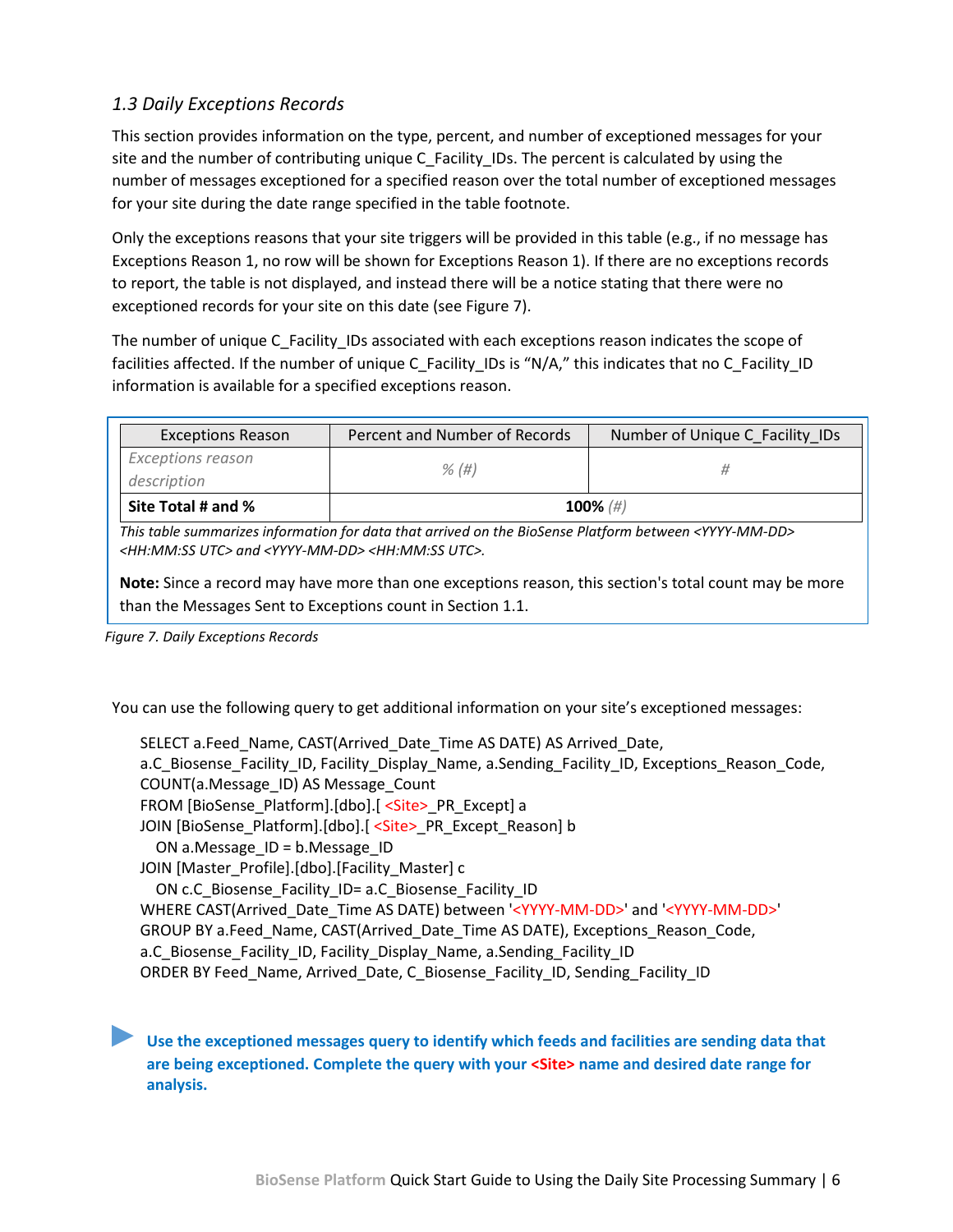## <span id="page-9-0"></span>*1.4 Daily Production Data Flow Backlog Metrics*

This section shows, step-by-step, the messages in queue for your site that are processing within the BioSense Platform. The total backlog counts for the BioSense Platform provide a frame of reference to indicate overall system processing bandwidth. It contains metrics at the point in time specified in the table footnote, while the BioSense Platform continually processes data throughout the day.

Key data processing steps include:

- 1. Moving data from the Raw table to the Processed table
- 2. Moving data from the Processed table to the ESSENCE Ingestion table (ER\_Import\_Staging)
- 3. Moving data through the ESSENCE application
	- a. Collapsing messages into visits (ESSENCE Ingestion table to ESSENCE Collapsed Visit table)
	- b. Posting data from the Collapsed Visit table to the ESSENCE Web application (Web Front End)

| <b>Site</b>                                                                                                                                                                                                                           | In Raw;<br>Not Yet in<br>Processed | In Processed; Not<br>Yet in ESSENCE<br><b>Ingestion Table</b> | In ESSENCE Ingestion<br>Table; Not Yet in<br><b>Collapsed Visit Table</b> | In Collapsed Visit Table;<br>Not Yet in Web Front End<br>(visit count) |
|---------------------------------------------------------------------------------------------------------------------------------------------------------------------------------------------------------------------------------------|------------------------------------|---------------------------------------------------------------|---------------------------------------------------------------------------|------------------------------------------------------------------------|
| Site short name                                                                                                                                                                                                                       | #                                  | #                                                             | #                                                                         | $N/A^*$                                                                |
| <b>BioSense</b><br><b>Platform Total</b>                                                                                                                                                                                              | #                                  | #                                                             | #                                                                         | #                                                                      |
| The table summarizes the BioSense Platform status as of <yyyy-mm-dd> <hh:mm:ss utc="">.</hh:mm:ss></yyyy-mm-dd>                                                                                                                       |                                    |                                                               |                                                                           |                                                                        |
| *The number of visits waiting to be processed from the Collapsed Visit table to the ESSENCE Web application is not<br>available on a "per-site" basis. "N/A" does not mean that your site does not have data waiting to be processed. |                                    |                                                               |                                                                           |                                                                        |

*Figure 8. Daily Production Data Flow Backlog Metrics*

**Note:** The "In Collapsed Visit Table; Not Yet in Web Front End" metric (Figure 8) is only available at the BioSense Platform level.

## <span id="page-9-1"></span>*1.5 Weekly Summary of New Active Facilities*

This section describes facilities for the site that have completed the approval and activation process in the AMC MFT during the previous week. The BioSense Platform Totals are included to reflect the larger work of NSSP in onboarding new facilities across all sites (Figure 9).

| Site                       | <b>Facility Name</b> | <b>BioSense Facility ID</b> | Date<br>Activated | <b>Most Recent Message</b><br>Arrived Date (in Production) |
|----------------------------|----------------------|-----------------------------|-------------------|------------------------------------------------------------|
| Site short name            | Facility name        | C BioSenseFacility ID       | YYYY-MM-<br>DD    | YYYY-MM-DD HH:MM:SS UTC                                    |
| Site Total                 | Ħ                    | N/A                         | N/A               | N/A                                                        |
| BioSense<br>Platform Total | #                    | N/A                         | N/A               | N/A                                                        |

*The table summarizes information for facilities that were activated between <YYYY-MM-DD> <HH:MM:SS UTC> and <YYYY-MM-DD> <HH:MM:SS UTC>.*

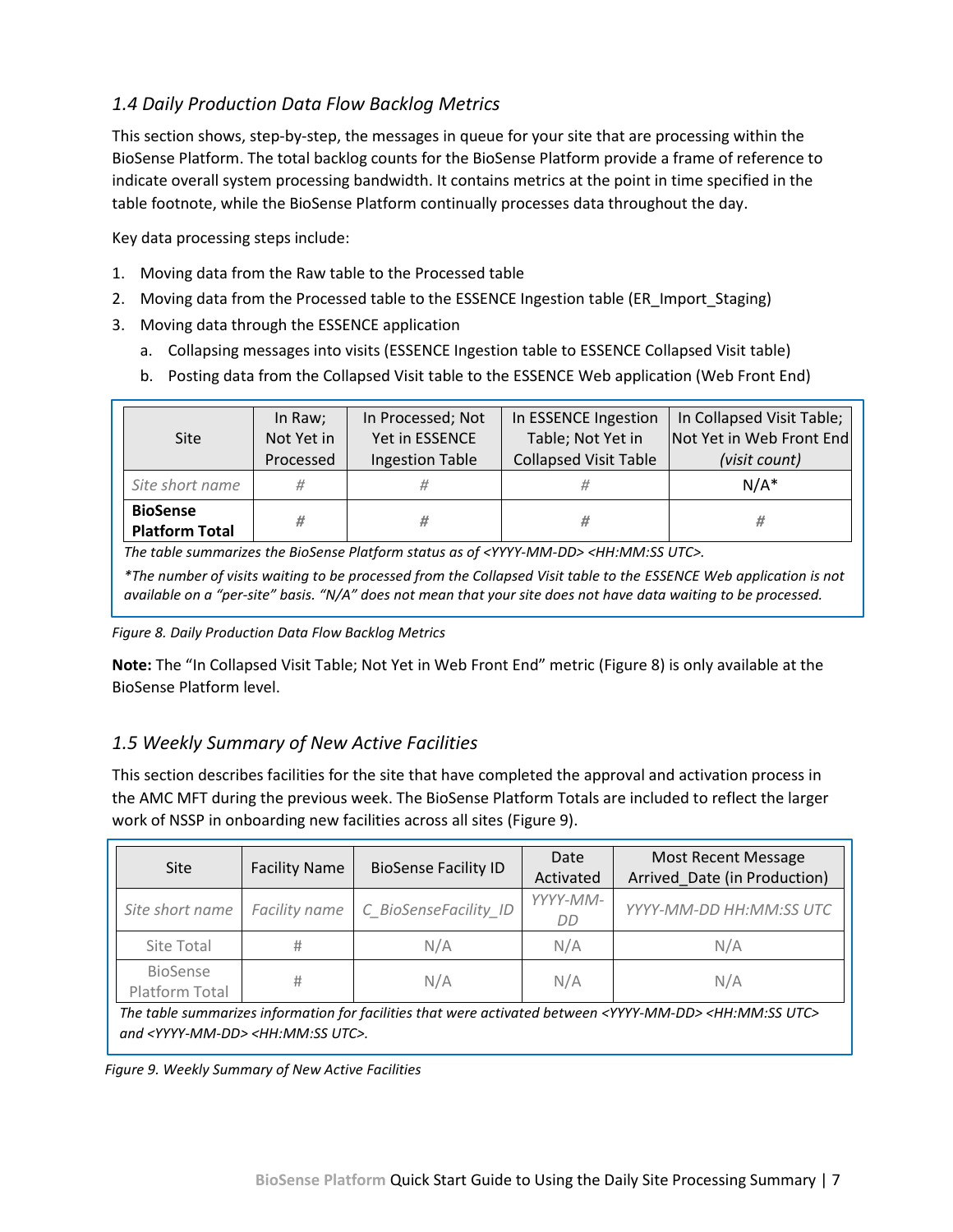When the site administrator changes the facility status from "Onboarding" to "Active" in the AMC MFT, further review is required by the NSSP team before data can be accepted for processing in the Production environment. After the NSSP team performs the appropriate data quality checks, they will approve the facility and ensure the facility's data will process successfully when the facility begins sending data to the Production environment.

Please refer to the *[BioSense Platform Quick Start Guide to Using the Master Facility Table](https://www.cdc.gov/nssp/biosense/docs/BioSense-Platform-Quick-Start-Guide-for-MFT.pdf)*, located in the [NSSP Technical Publications and Standards,](https://www.cdc.gov/nssp/technical-pubs-and-standards.html#QuickStart) for more information on the facility review process.

## <span id="page-10-0"></span>*1.6 Weekly Summary of Facilities Pending Activation*

The table in this section (Figure 10) describes facilities that have not yet completed the approval and activation process in the AMC MFT. This table also reflects the status of data submission in the Staging environment (where data quality checks for new facilities are performed) and whether data are being sent to the Production environment (where data will be triaged to exceptions until the facility completes the review and approval process). Site and BioSense Platform totals are included to reflect the larger work of NSSP to onboard new facilities across all sites.

If no facilities are pending activation, the table will not be displayed. Instead, a statement saying that there are no facilities pending activation is shown.

| Site                       | <b>Facility Name</b> | <b>BioSense Facility ID</b> | Most Recent Message<br>Arrived Date (in Staging) | Sending to<br>Production? |
|----------------------------|----------------------|-----------------------------|--------------------------------------------------|---------------------------|
| Site short name            | Facility name        | C BioSenseFacility ID       | YYYY-MM-DD HH:MM:SS<br>utc                       | Y or N                    |
| Site Total                 | #                    |                             |                                                  |                           |
| BioSense<br>Platform Total | #                    |                             |                                                  |                           |

*The table summarizes information for facilities pending activation as of <YYYY-MM-DD> <HH:MM:SS UTC>. "Sending to Production?" indicates whether facilities pending activation have prematurely sent data to Production between <YYYY-MM-DD> <HH:MM:SS UTC> and <YYYY-MM-DD> <HH:MM:SS UTC>.*

*Figure 10. Weekly Summary of Facilities Pending Activation*

While the NSSP team performs data quality checks, no data from these facilities will be eligible for processing. The NSSP team strives to perform checks and provide feedback as quickly as possible to minimize the number of facilities pending review and activation. Refer to the *[BioSense Platform Quick](https://www.cdc.gov/nssp/biosense/docs/BioSense-Platform-Quick-Start-Guide-for-MFT.pdf)  [Start Guide to Using the Master Facility Table](https://www.cdc.gov/nssp/biosense/docs/BioSense-Platform-Quick-Start-Guide-for-MFT.pdf)*, located in th[e NSSP Technical Publications and Standards,](https://www.cdc.gov/nssp/technical-pubs-and-standards.html#QuickStart) for information about the facility review process.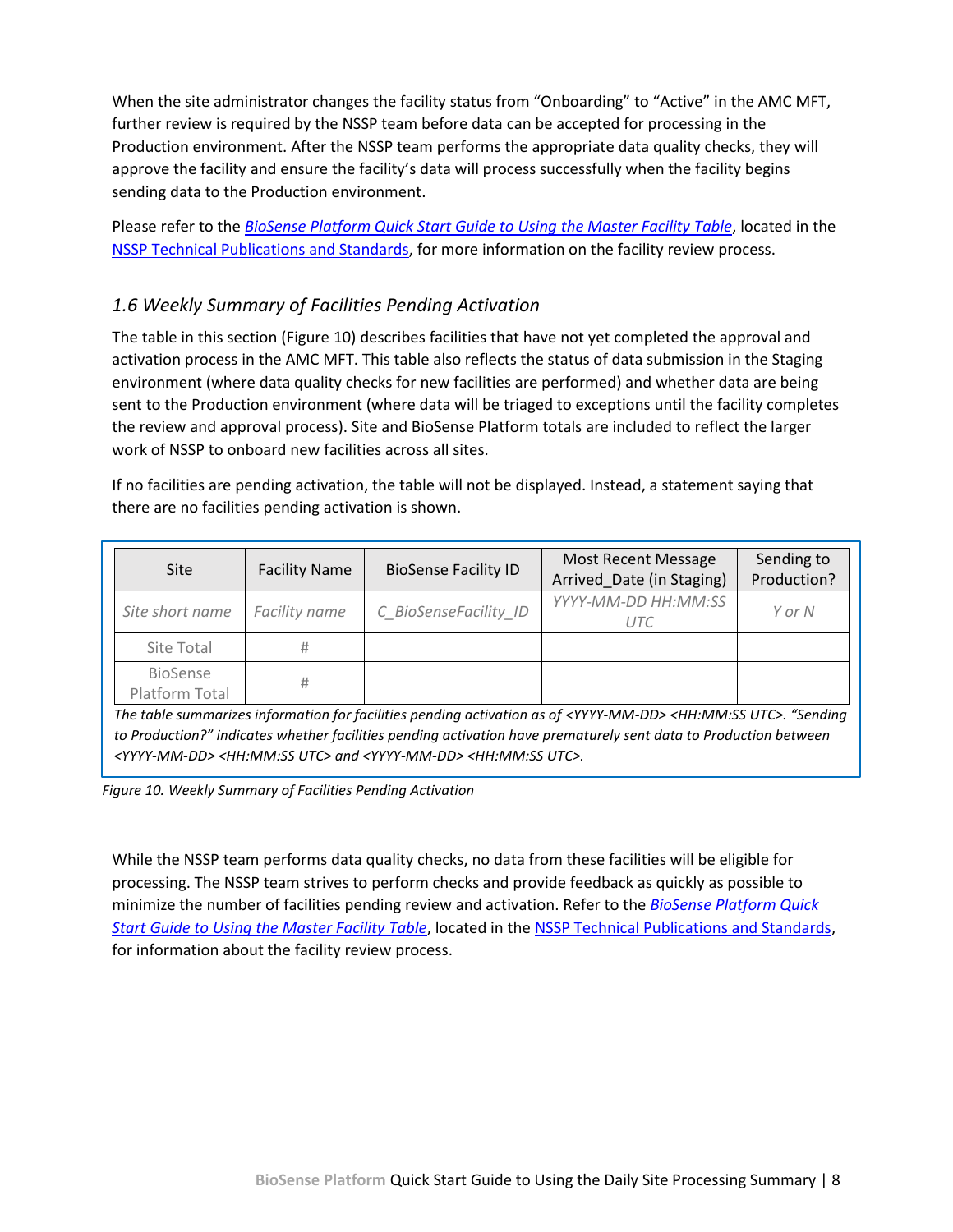# <span id="page-11-0"></span>**2. Feed/Facility Alerts**

The Feed/Facility Alert section provides facility-level information about successfully processed messages. The Daily Facility Alerts report is helpful for spotting potential outages. The weekly Anomalies reports appearing in the Monday email are helpful for identifying unusual Feed and Facility visit and record volume anomalies.

## <span id="page-11-1"></span>*2.1 Daily Facility Alerts—Source: Processed Table*

The Daily Facility Alerts report includes information about facilities for which data have not been successfully written to your site's Processed table for longer than a specified alert threshold.

This report references the facility-specific threshold parameter for the primary facility in the MFT. When the hours since the last data were received in your Processed table exceed that threshold, the feed and facility will be shown in the Daily Facility Alerts table. **Note:** Site administrators are responsible for setting the facility alert thresholds in the AMC MFT. Site administrators can update alert thresholds at any time.

Entries in this report's table could reflect a complete or partial feed outage. If the entire feed has been down longer than the threshold limit, all facilities in the feed will be listed in this table. Otherwise, only the facilities in the feed that have exceeded the threshold will be listed (Figure 11).

**Note:** Keep in mind that this table may reflect an issue with Filtered or Exceptioned data that have been triaged due to processing errors.

| Feed Name   Facility Name | <b>BioSense Facility ID</b>                     | Last Message<br>Arrived Date | Number of Days<br>without Data* | Alert<br>Threshold |
|---------------------------|-------------------------------------------------|------------------------------|---------------------------------|--------------------|
|                           | Feed name   Facility name C BioSenseFacility ID | YYYY-MM-DD<br>HH:MM:SS UTC   | # $day(s)$ - # hour(s) # hours  |                    |

*The table summarizes information for data written to the Processed table as of <YYYY-MM-DD> <HH:MM:SS UTC>.*

*\*The number of days without data is calculated as the difference between <YYYY-MM-DD> <HH:MM:SS UTC> and the most recent arrived\_date\_time (UTC) for successfully processed data for the indicated facility (as reflected in your Processed table). For newly active facilities that do not have successfully processed data, the number of days without data is calculated as the difference between <YYYY-MM-DD> <23:59:59 UTC> (on the previous day) and the site's activation date (date\_activated) in the MFT.*

*Figure 11. Daily Facility Alerts*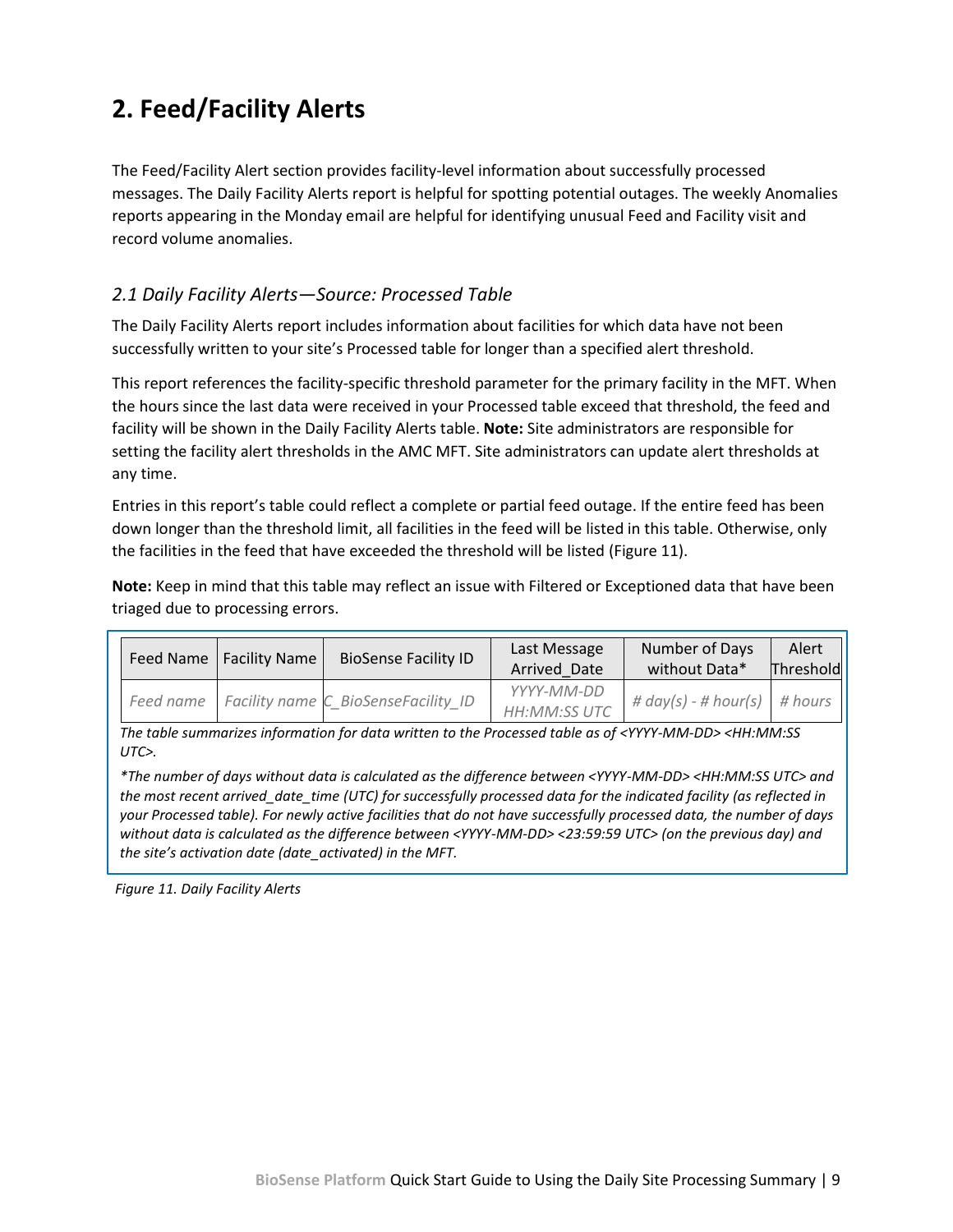#### **Calculating a value for the Number of Days without Data to use for the Daily Facility Alerts**

**For facilities with successfully processed data**—Days without data are calculated as the difference between *<YYYY-MM-DD> <23:59:59 UTC>* on the day before the report and the most recent processed data (based on arrived\_date\_time), as reflected in your Processed table. If the number of days without data exceeds the alert threshold for a primary facility, that facility and its feed will appear in this table.

**For newly active facilities that do not have successfully processed data**—The number of days without data is calculated as the difference between *<YYYY-MM-DD> <23:59:59 UTC>* (on the previous day) and the site's activation date (date\_activated) shown in the MFT. If the number of days without data exceeds the alert threshold, that facility will appear in this table.

### <span id="page-12-0"></span>*2.2 Weekly Feed and Facility Visit Volume Anomalies*

This section lists feeds and facilities with unusual daily visit volume activity for the previous week. Any daily visit count more than two standard deviations above or below the average expected visit count is considered unusual.

NSSP calculates the expected visit count by averaging visits for each day of the week within the past sixweek period (e.g., the expected visits for a Monday would be the average visits from the previous six Mondays). But first, an overall calculation is made for all visit data in a feed. This calculation is listed with a facility name of "Overall" whether it meets the criterion for an anomaly or not. If the total visit count is not considered unusual, the Activity is shown as N/A (Figure 12).

In addition, only feeds and facilities that have been sending data to the BioSense Platform for at least 90 days are analyzed. Newly activated feeds and facilities are not considered.

| Feed             | <b>Facility Name</b>          | <b>BioSense</b><br><b>Facility ID</b> | <b>Expected Value</b><br>(Average by Day<br>of Week) | Actual<br>Value | <b>Visit Date</b>         | Activity                         |
|------------------|-------------------------------|---------------------------------------|------------------------------------------------------|-----------------|---------------------------|----------------------------------|
| <b>Feed name</b> | Overall                       | N/A                                   | #                                                    | #               | Day of week<br>YYYY-MM-DD | $N/A$ ,<br><b>High or</b><br>Low |
| Feed name        | Facility ID-<br>Facility name | C BioSense<br>Facility ID             | #                                                    | #               | Day of week<br>YYYY-MM-DD | High or<br>Low                   |

*The table summarizes information for visits between <YYYY-MM-DD> <HH:MM:SS UTC> and <YYYY-MM-DD> <HH:MM:SS UTC>. The Activity flag is defined as an instance where the actual value for a given visit date is 2+ standard deviations above or below the expected value for that day of the week (using the average from the previous six weeks).* 

*Figure 12. Weekly Feed and Facility Visit Volume Anomalies*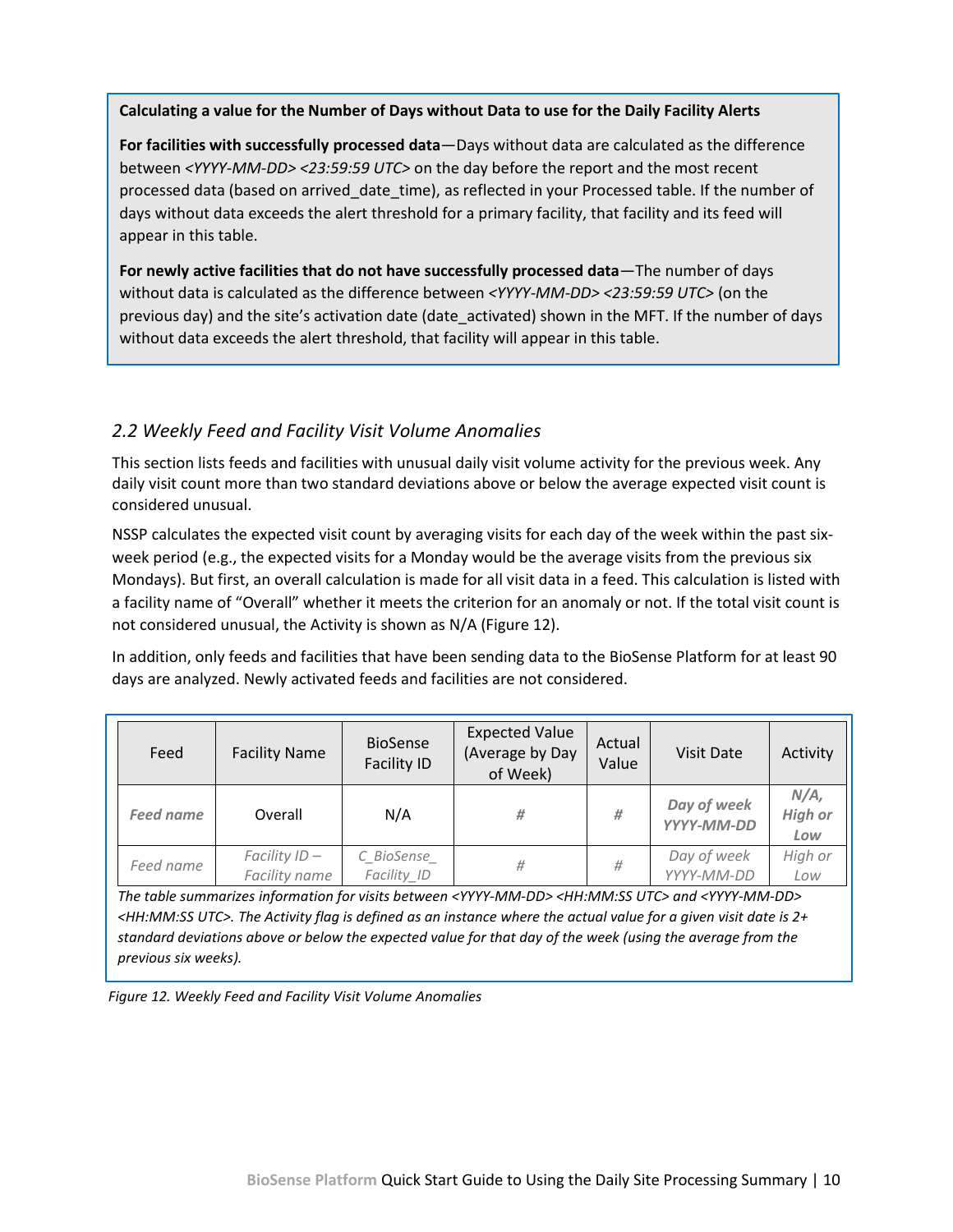Here are details of how the values for this table are calculated:

| <b>Column Name</b>                     | <b>Description</b>                                                                                                                                                                                                                                                |  |  |  |
|----------------------------------------|-------------------------------------------------------------------------------------------------------------------------------------------------------------------------------------------------------------------------------------------------------------------|--|--|--|
| <b>Expected Value</b>                  | Average of daily visit counts (by day of week) for the preceding six weeks, not including<br>the week before the report was generated (e.g., for Monday visits, the expected value<br>is the average number of visits across the preceding six Mondays only).     |  |  |  |
| StDev_6wk<br>(Column not<br>displayed) | A sample standard deviation is calculated at the feed and facility level for each day of<br>week using the preceding six weeks daily message count (e.g., for Monday, this value is<br>calculated using the message count for each Monday in the past six weeks). |  |  |  |
| <b>Actual Value</b>                    | Visit count (by day of week) from the week immediately preceding report generation                                                                                                                                                                                |  |  |  |
| <b>Visit Date</b>                      | Day of week is displayed over the C visit date                                                                                                                                                                                                                    |  |  |  |
| <b>Activity</b>                        | Populated "High" when value in the Actual Value column is greater than the sum of<br>Expected Value and 2 * StDev 6wk.                                                                                                                                            |  |  |  |
|                                        | Populated "Low" when the value in the Actual Value column is less than the difference<br>between the Expected Value and 2 * StDev_6wk.                                                                                                                            |  |  |  |
|                                        | "N/A" indicates that a feed overall, does not have visit count anomalies; but, facilities<br>within the feed may.                                                                                                                                                 |  |  |  |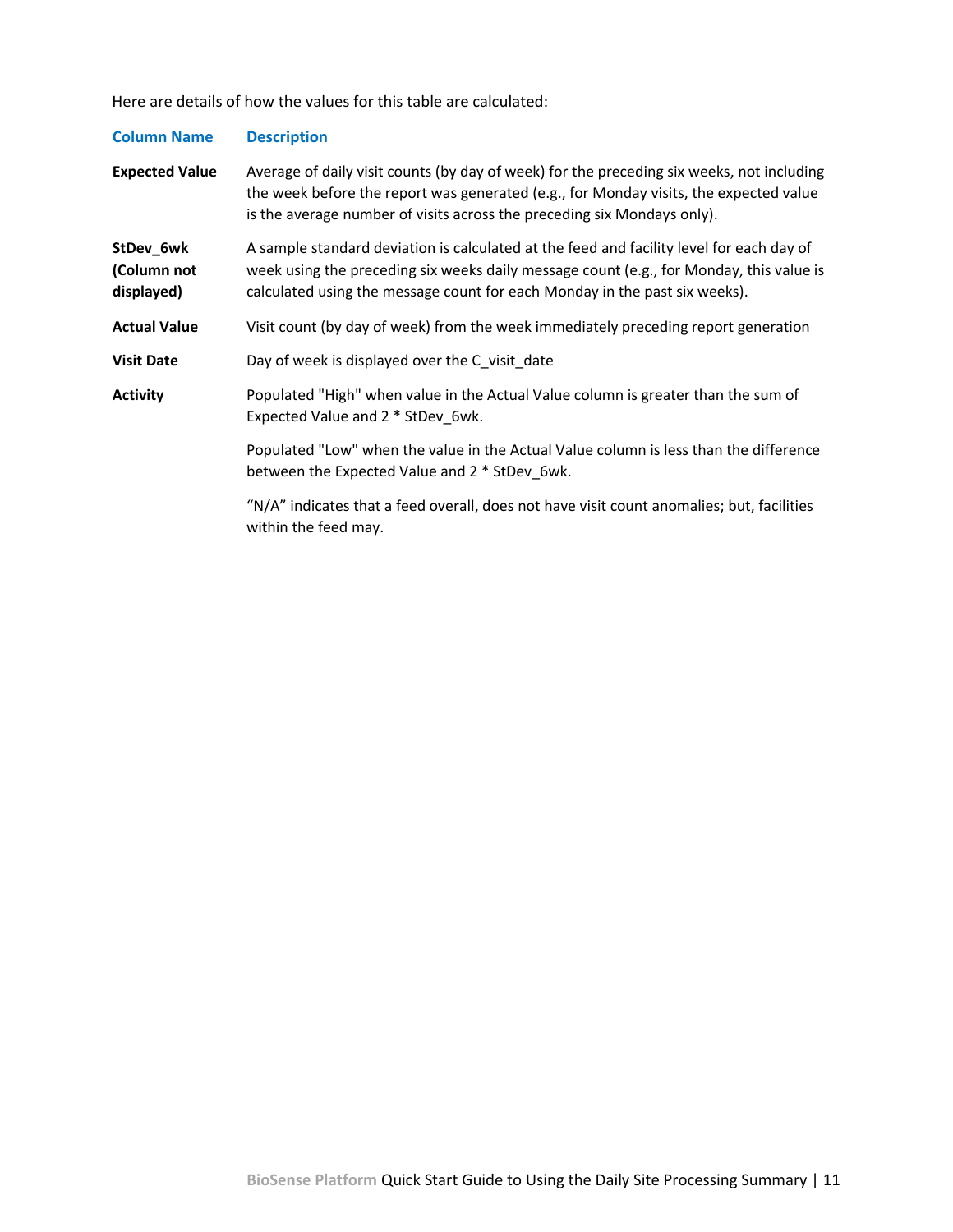## <span id="page-14-0"></span>*2.3 Weekly Site Record Volume Anomalies*

This section reports unusual message activity experienced at the site level during the past week. Message volume more than two standard deviations above or below the average volume for the past six weeks is considered unusual.

NSSP determines expected message volume by calculating the average weekly number of messages received by the site over the last six weeks and the standard deviation for this range. the system then compares the average number of messages received for the current week to the six-week average plus or minus 2 standard deviations to determine if message count pattern has significantly changed (Figure 13).

| Site                                                                                                                                   | Expected Value (Weekly Average) | <b>Actual Value</b> | Activity    |
|----------------------------------------------------------------------------------------------------------------------------------------|---------------------------------|---------------------|-------------|
| Site short name                                                                                                                        |                                 |                     | High or Low |
| The table summarizes information for data that arrived on the platform between <yyyy-mm-dd> <hh:mm:ss< td=""></hh:mm:ss<></yyyy-mm-dd> |                                 |                     |             |

*UTC> and <YYYY-MM-DD> <HH:MM:SS UTC>. The Activity flag is defined as an instance where the actual value is 2+ standard deviations above or below the expected value (averaged across previous 6 weeks).*

*Figure 13. Weekly Site Record Volume Anomalies*

Here's how this table is populated:

| <b>Column Name</b>                     | <b>Description</b>                                                                                                                          |
|----------------------------------------|---------------------------------------------------------------------------------------------------------------------------------------------|
| <b>Expected Value</b>                  | Average of weekly message counts for the preceding six weeks prior to the past week.                                                        |
| StDev_6wk<br>(Column not<br>displayed) | The sample standard deviation is calculated at site level using the site weekly message<br>counts for the six weeks prior to the past week. |
| <b>Actual Value</b>                    | Total across the most recent seven days as specified by the dates and times in the note<br>below the table.                                 |
| <b>Activity</b>                        | Populated "High" when value in the Actual Value column is greater than the sum of<br>Expected Value and 2 * StDev 6wk                       |
|                                        | Populated "Low" when the value in the Actual Value column is less than the difference<br>between the Expected Value and 2 * StDev 6wk       |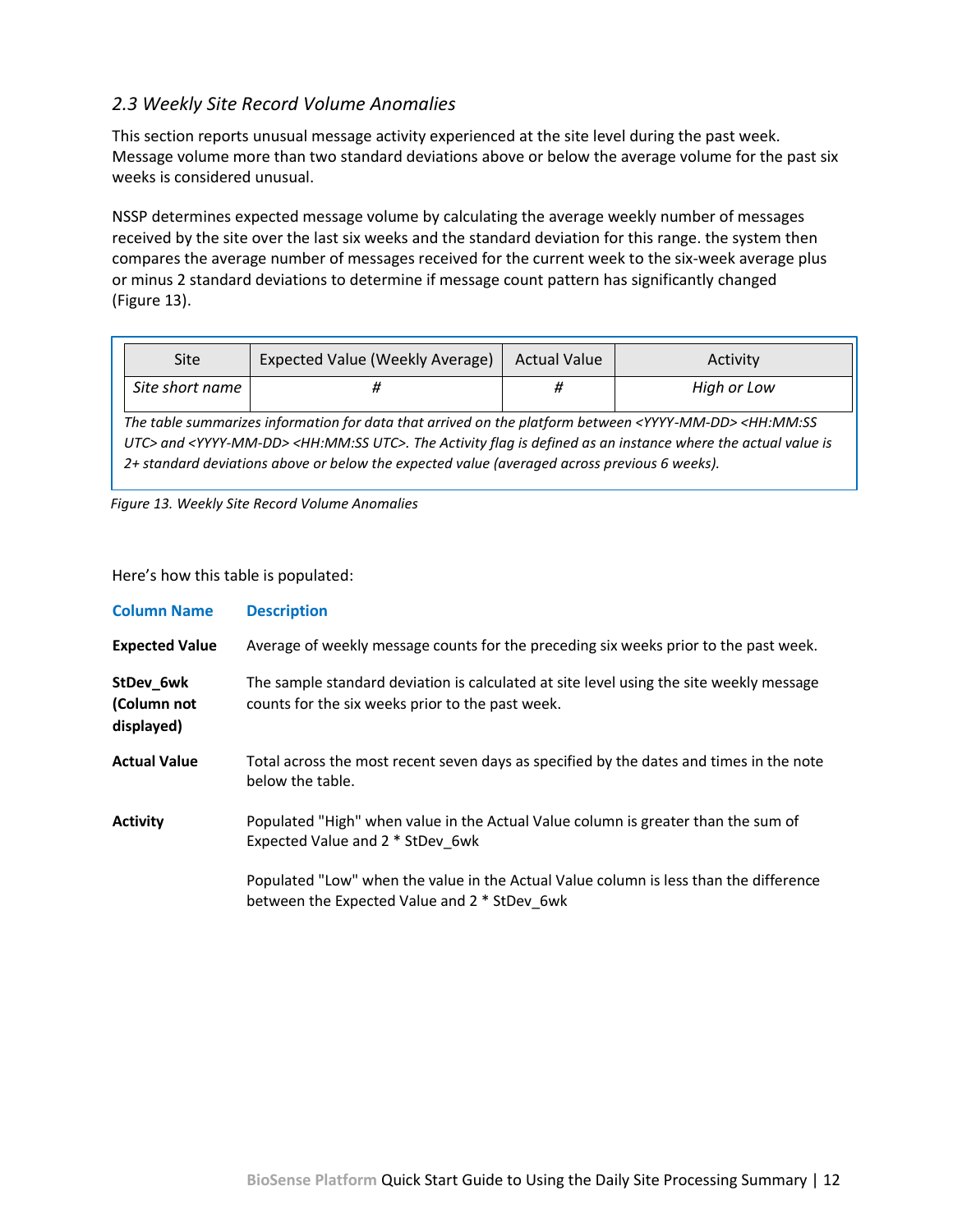# <span id="page-15-0"></span>**Appendix: Summary Calculations Detail**

Contents of the Daily Site Summary email are determined by underlying data evaluation procedures. Table 1 provides a high-level description of the procedures used to populate each section. Data are drawn from the underlying data table(s) during a specified "Data Inclusion Timeframe." Messages sent or processed outside of the section's Data Inclusion Timeframe will not be included in the Summary email. (**Note:** To change from Coordinated Universal Time [UTC] to your time zone, use any one of the online converters, such as the [Google UTC time converter.](https://www.google.com/search?q=UTC+Time+Converter))

| Table 1. Procedures for Populating Daily Site Summary |                                                                                                                                                                                                                                                                          |                                                                                                                                                                                                               |  |
|-------------------------------------------------------|--------------------------------------------------------------------------------------------------------------------------------------------------------------------------------------------------------------------------------------------------------------------------|---------------------------------------------------------------------------------------------------------------------------------------------------------------------------------------------------------------|--|
| <b>Section</b>                                        | <b>Procedure Description</b>                                                                                                                                                                                                                                             | <b>Data Inclusion Timeframe</b>                                                                                                                                                                               |  |
| 1.1                                                   | Produces aggregate message counts against the<br>XX_Raw and XX_Processed tables at the site, feed,<br>and facility (XX_Processed only) levels by message<br>and visit date.                                                                                              | Data that arrived between 00:00 -<br>23:59 UTC of the previous day.                                                                                                                                           |  |
| 1.2                                                   | Produces aggregate message counts against the<br>XX Raw and XX Processed tables at the site, feed,<br>and facility (XX_Processed only) levels by message<br>and visit date.                                                                                              | Data that arrived between 00:00 -<br>23:59 UTC of the previous day.                                                                                                                                           |  |
| 1.3                                                   | Produces aggregate message counts against the<br>XX_Exceptions and XX_Exceptions_Reason tables.                                                                                                                                                                          | Data that arrived between 00:00 -<br>23:59 UTC of the previous day.                                                                                                                                           |  |
| 1.4                                                   | Produces aggregate message counts awaiting<br>processing across the BioSense Platform (XX_Raw,<br>XX_Processed, ESSENCE Ingestion, Collapsed Visit,<br>and Web tables).                                                                                                  | BioSense Platform status as of<br>11:00 UTC of the<br>current day.                                                                                                                                            |  |
| 1.5                                                   | Produces a summary table containing the<br>maximum arrived date and visit date in<br>XX_Processed table for all active, primary facilities<br>in the Master Facility Table (MFT).                                                                                        | Data written to the<br>Processed table as of<br>23:59 UTC of the<br>previous day.                                                                                                                             |  |
| 1.6                                                   | Data are collected when the Daily Site Summary<br>email is generated. Facilities are identified from the<br>MFT, and data submission status is obtained from<br>the XX_Processed table in Staging and the<br>XX_Exceptions table in Production.                          | Data written to the Staging<br>Processed table as of<br>23:59 UTC, and data written to the<br><b>Production Exceptions table</b><br>between Monday 00:00 UTC<br>and Sunday 23:59 UTC of the<br>previous week. |  |
| 2.1                                                   | Produces a summary table containing the<br>maximum arrived date and visit date in<br>XX_Processed table for all active, primary facilities<br>in the MFT. Alerts are derived from additional<br>calculations against these data, as described later<br>in this document. | Data written to the Processed table<br>as of 23:59 UTC of the previous day.                                                                                                                                   |  |